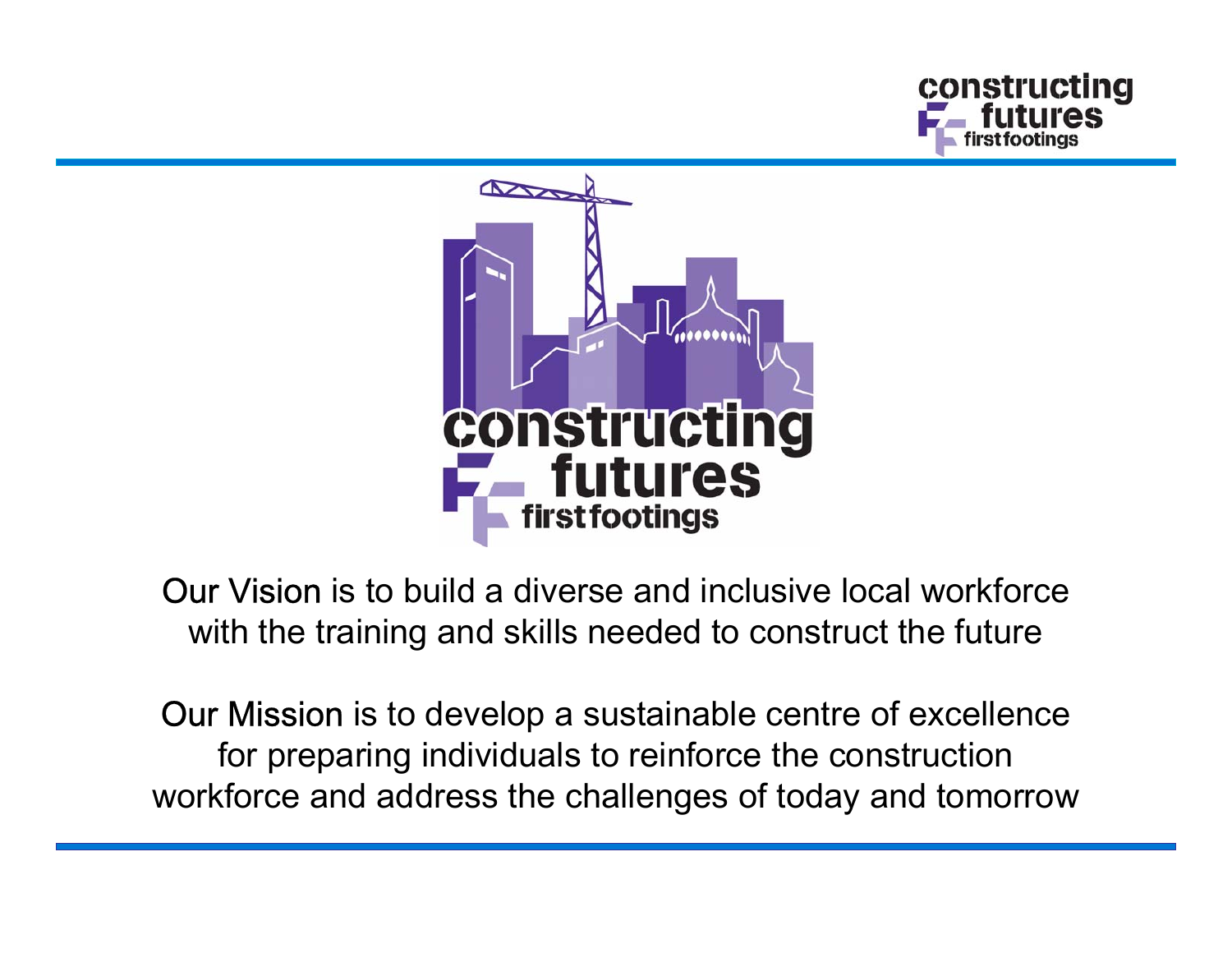

## "Meeting the needs of the sector – a response"

## Alan Wright

## Project Development Manager Constructing Futures – First Footings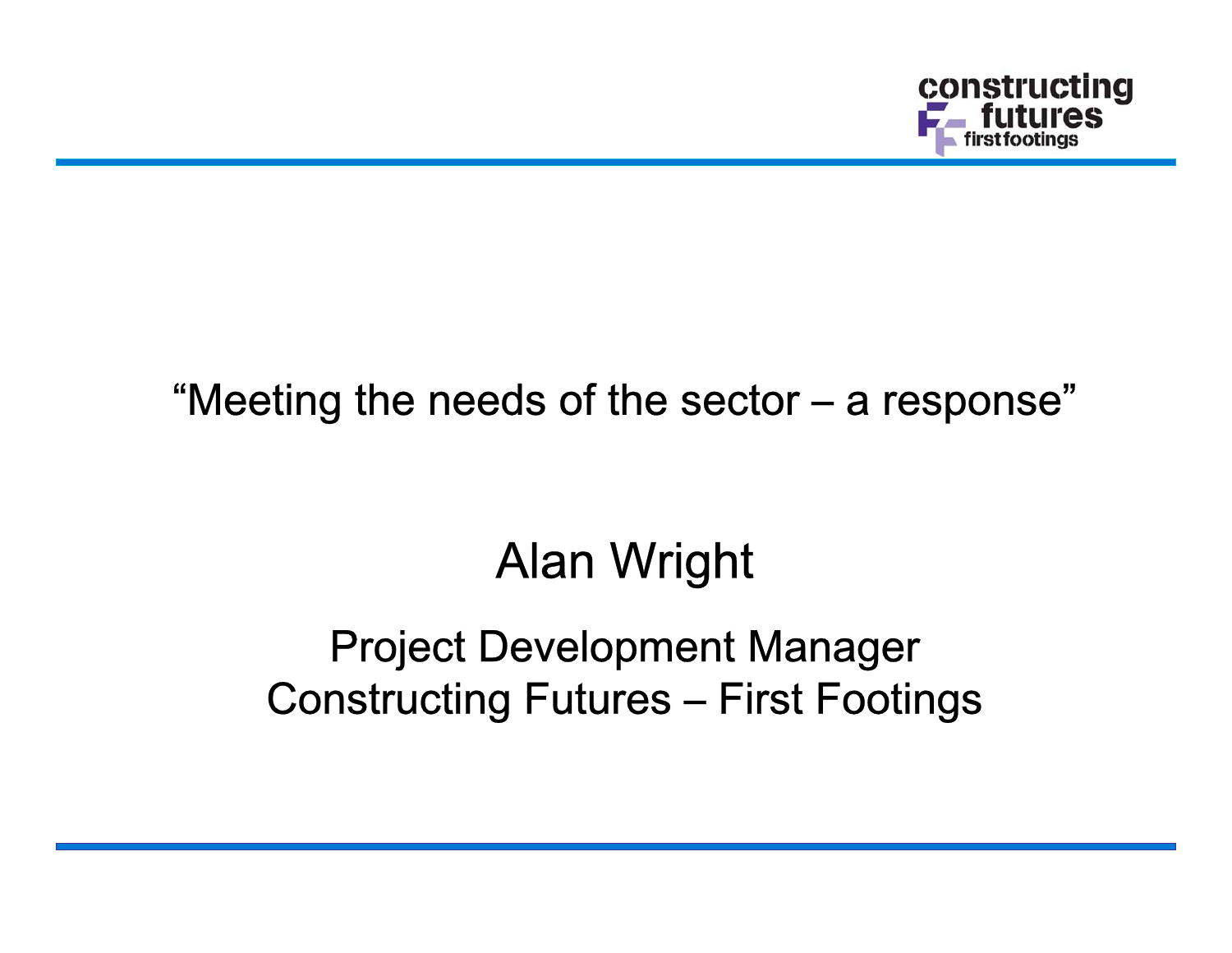

- **Response to County-wide skills shortage**
- **Major developments require labour**
- **Employers responses to not taking on apprentices**
- **EQUAL funding supports innovations**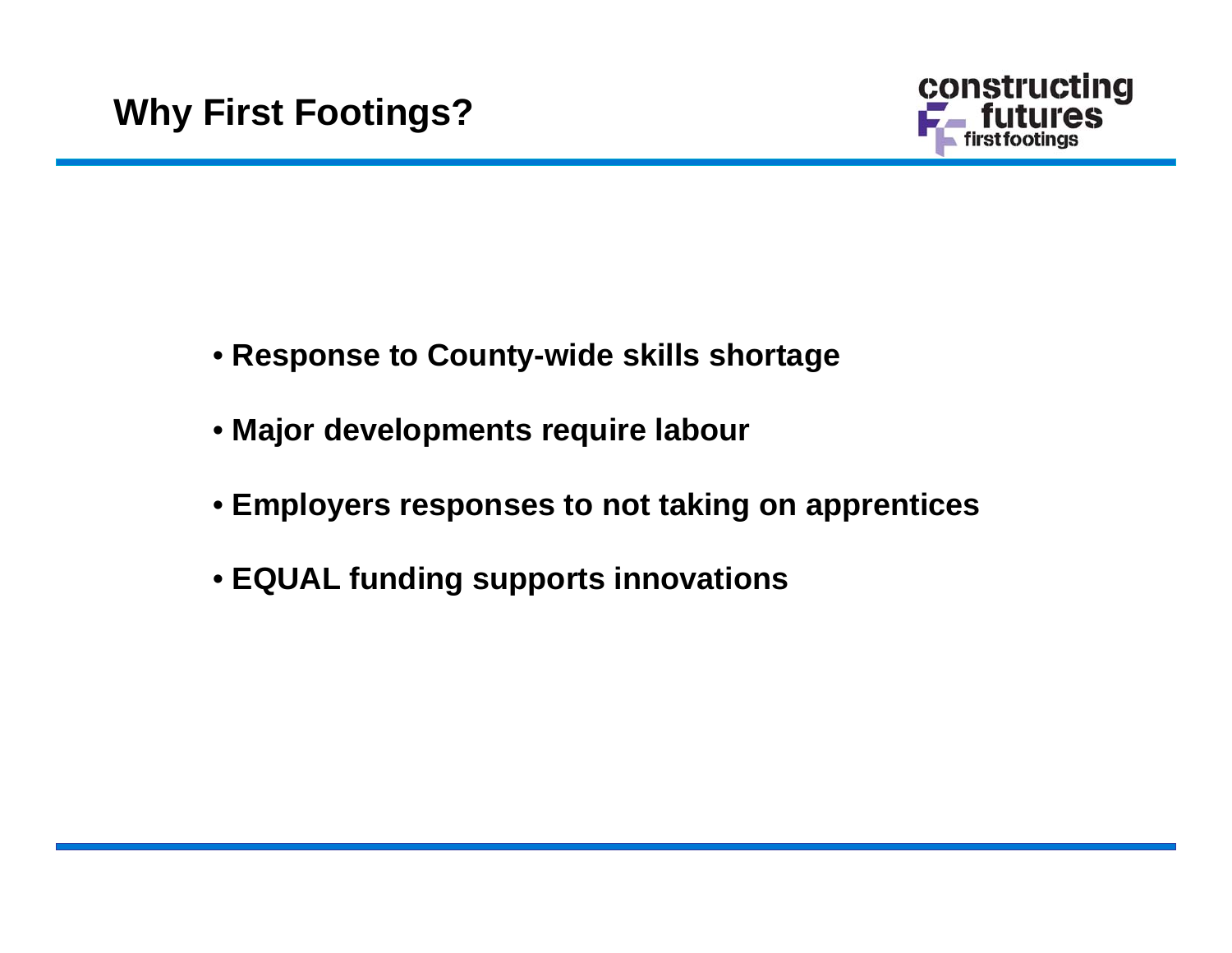

- **Residents of Brighton & Hove and Adur District**
- **NEET 16 to 24 year olds**
- **Hard to reach target groups**
- **Adults who are long-term unemployed or who face barriers to employment**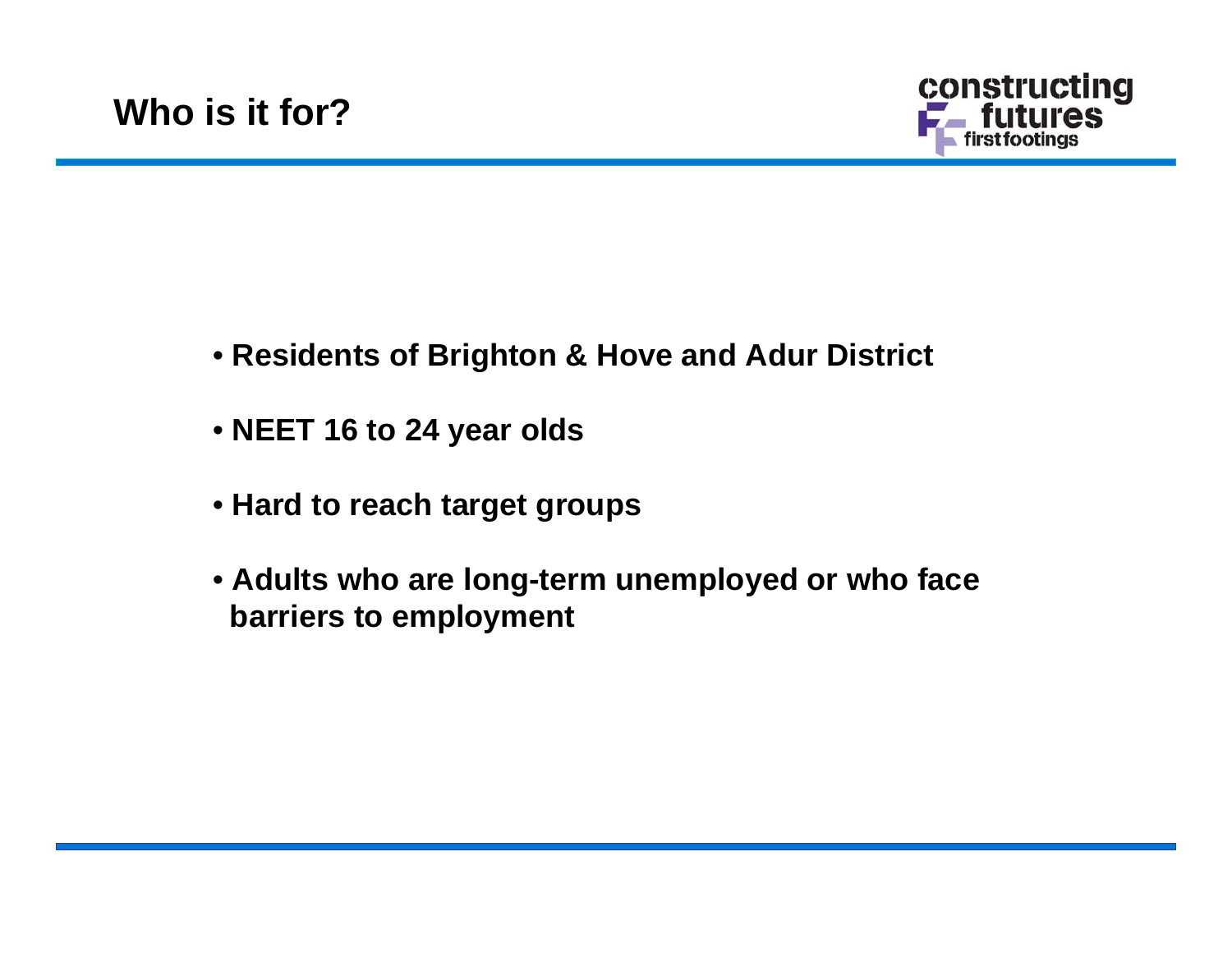

- **City College Brighton & Hove's Wilson Avenue Site**
- **EB4U Area**
- **Constructing Futures City College Brighton & Hove Wilson AvenueBrighton BN2 5PB**

**Telephone 01273 667 765 Email: [firstfootings@](mailto:firstfootings@ccb.ac.uk) ccb.ac.uk Website: [www.constructingfutures.co.uk](http://www.constructingfutures.co.uk/)**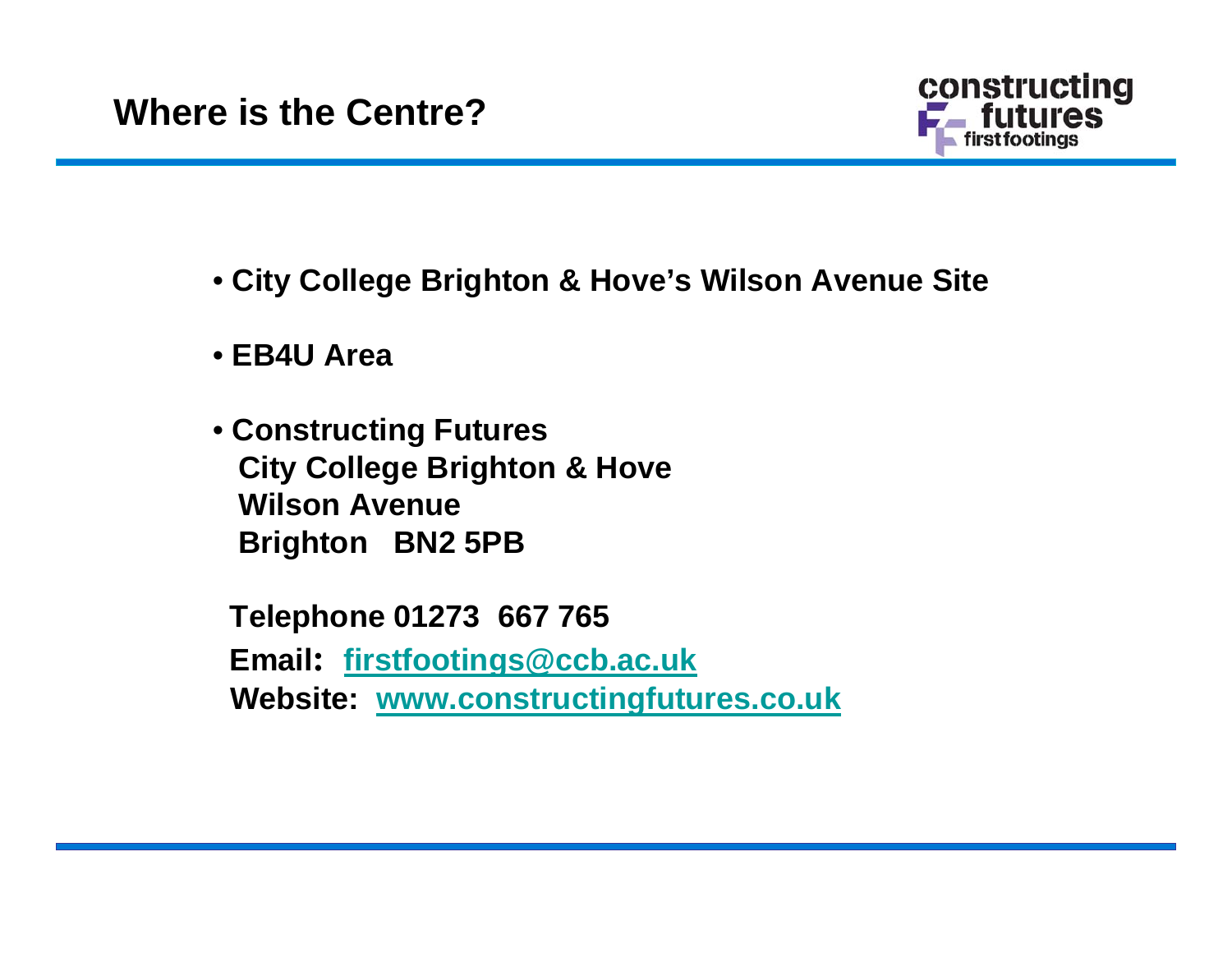## **How can students access it?**



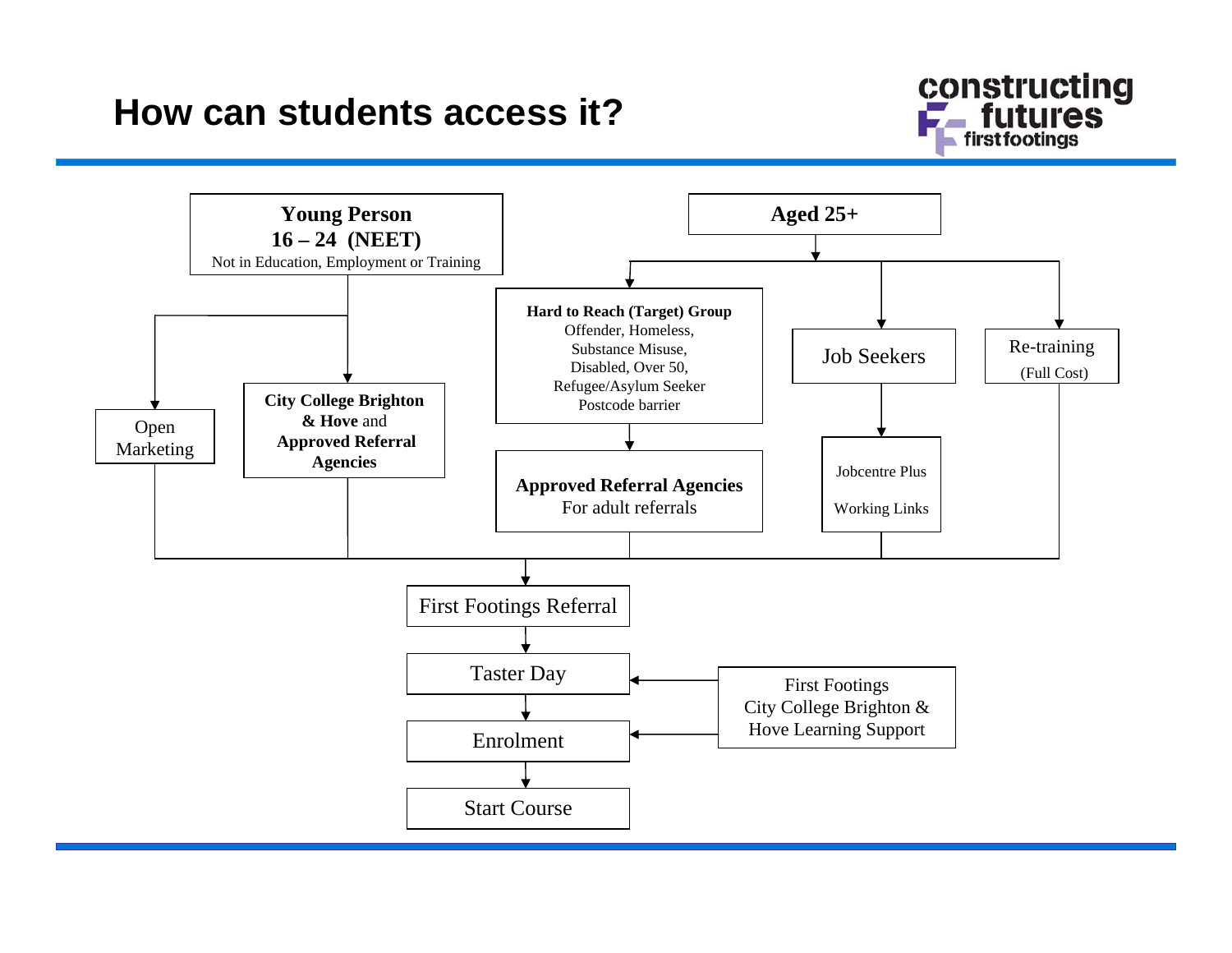

- **Introductory "Taster Day"**
- **Student evaluation**
- **Basic Skills Assessment**
- **Register with City College Brighton & Hove and ESF**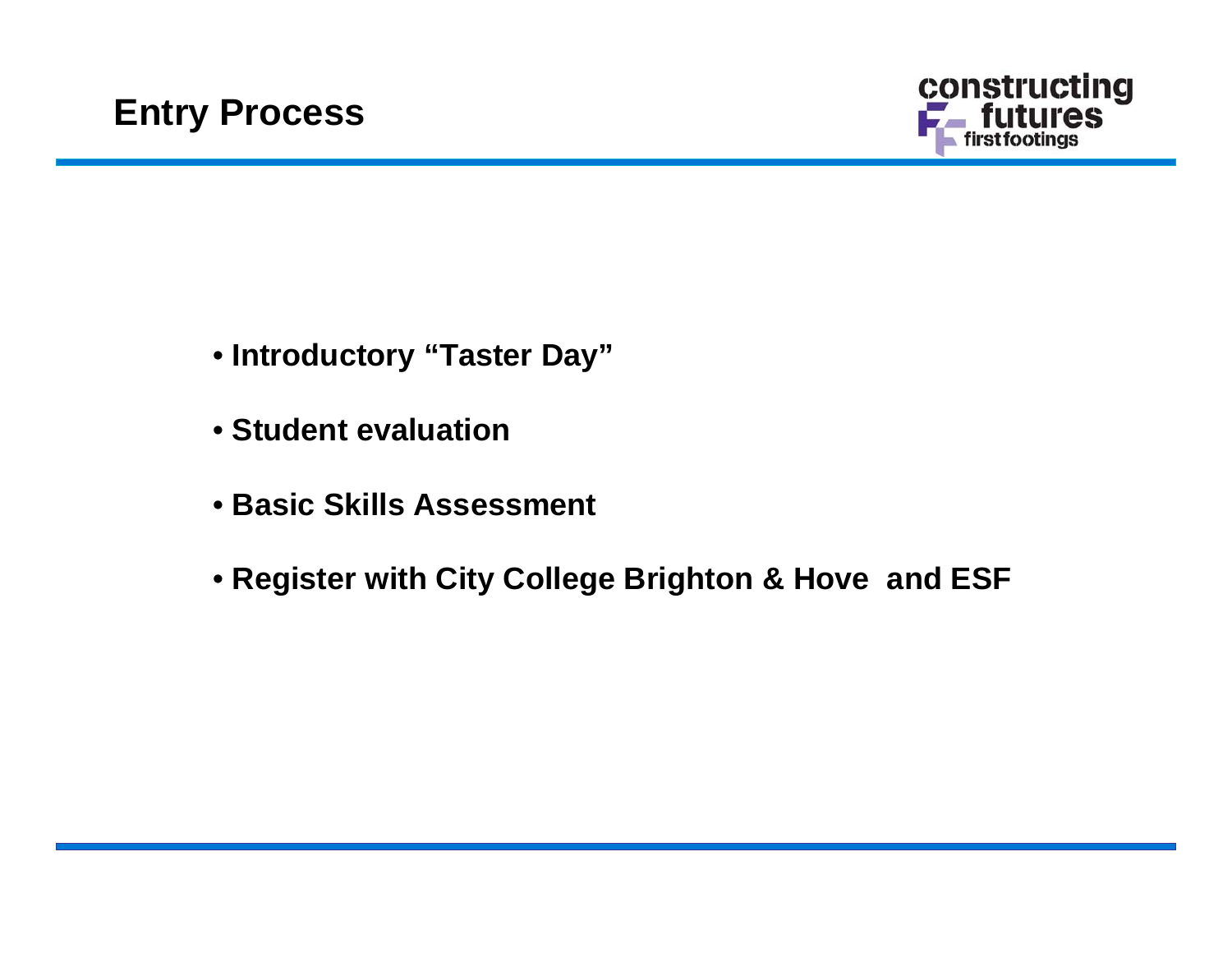

- •**Up to 14 weeks full-time training, 8am - 4pm, Mon - Fri**
- • **10 weeks practical and non-practical training in the Construction Skills Training Centre**
- $\bullet$ **Simulation of real on-site construction industry conditions**
- $\bullet$ **Online learning and assessments**
- $\bullet$ **2 weeks workplace experience with a local employer**
- $\bullet$ **2 weeks building project work in teams (optional)**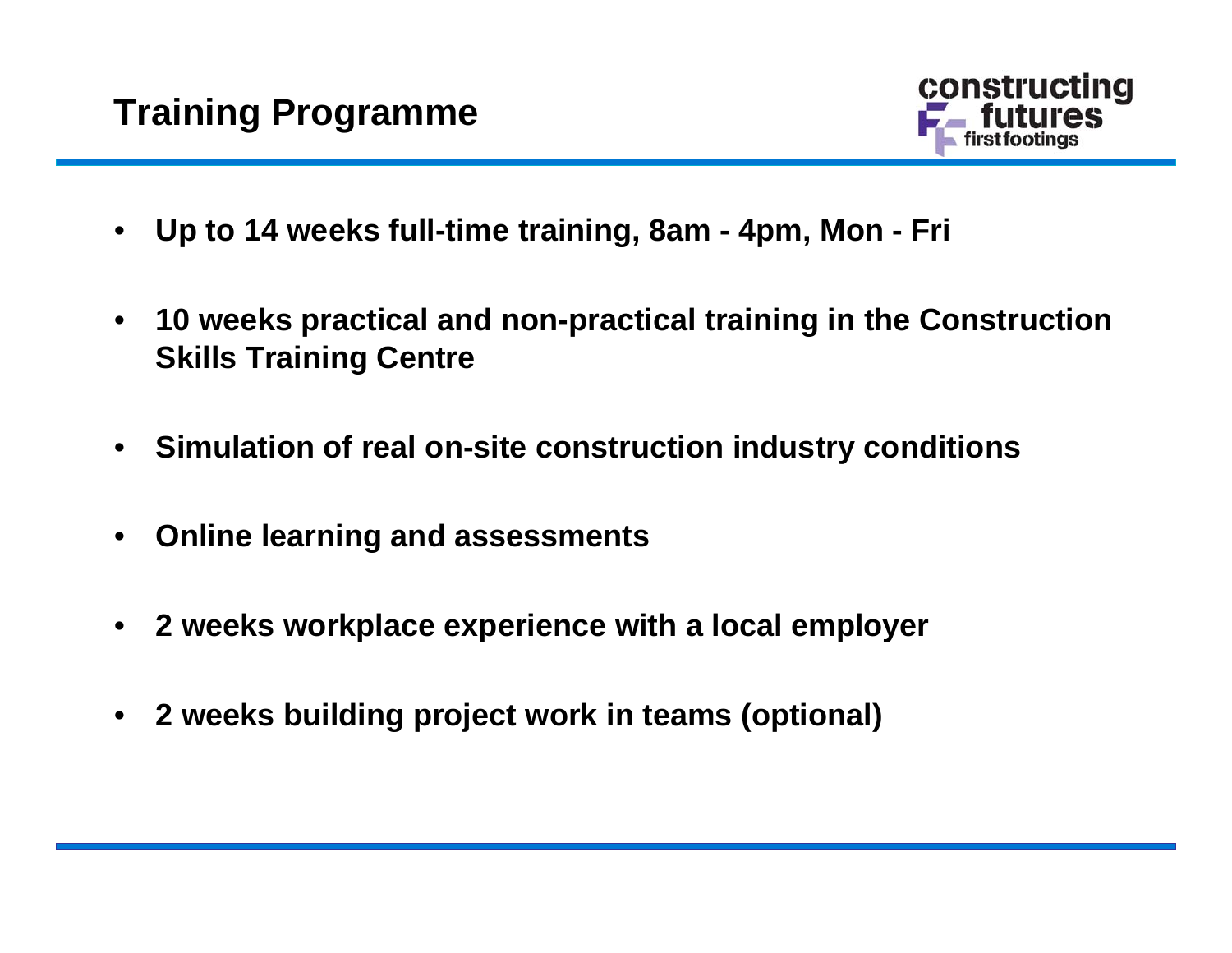

- • **Programme will develop skills in: brickwork, carpentry, plumbing, tiling, plastering, painting & decorating, technical drawing and health & safety awareness**
- • **Students receive recognition for every unit of the programme completed, practical and non-practical.**
- **Students will work towards a BTEC Construction Award (Level 2) in General Maintenance.**
- • **With or without qualification, levels of self-esteem will be raised, students will become 'work ready' and more employable.**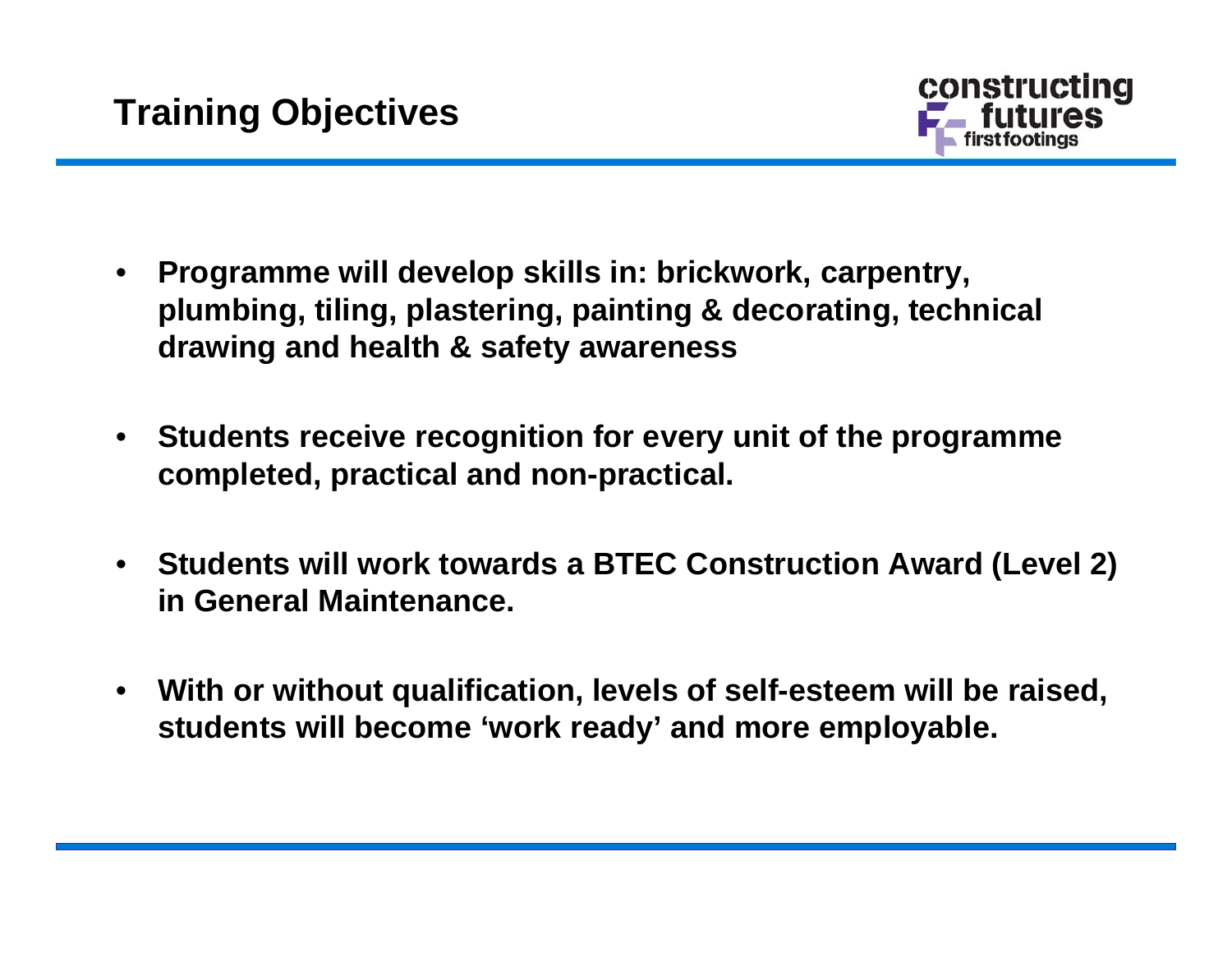

- **Apprenticeships, NVQ (BTEC completers)**
- **Programme Led Pathway, NVQ**
- **Foundation Construction Award**
- **Intermediate Construction Award**
- **Entry 2 Employment**
- **Employment (Semi-skilled)**
- **Signposted to other skills areas**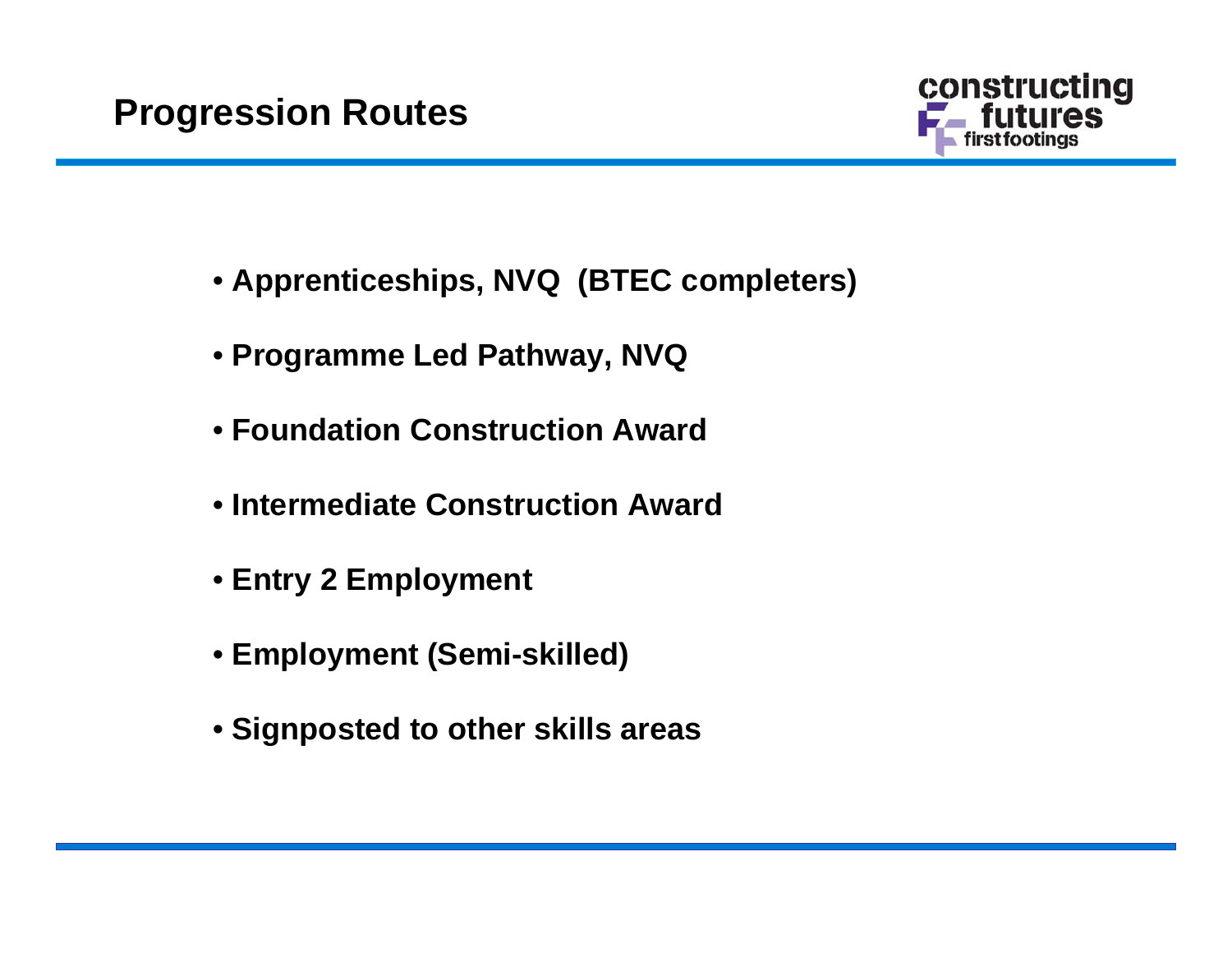

- **From June 2006, offer extended to school leavers?**
- **14 – 16 yrs old vocational training?**
- **Commercial courses?**
- **Specialist construction courses?**
- **Plant machinery operation?**